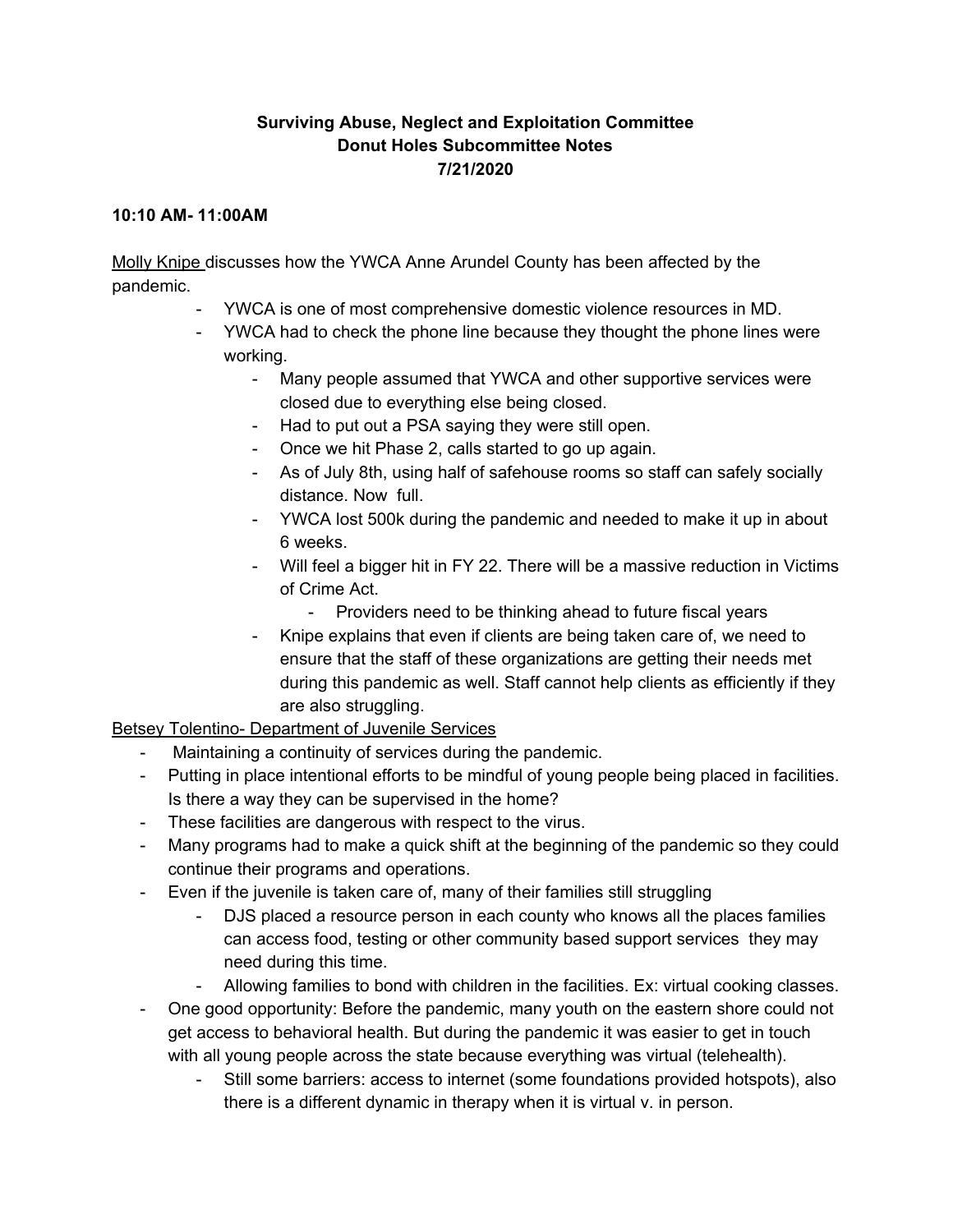Bernard Keels- discusses his work with students.

- When pandemic started affecting campuses, it was discovered that many students did not have internet services or lived in food desserts. Going to campus was a big sense of stability for them.
- Many are feeling helpless.
- How can we reach these people in a survey?
- Many students do not have a practical way of accessing resources even if they are available.
	- Ex: when pandemic started, Morgan State started providing emergency food services on Fridays.
		- The problem: many students fell outside the cracks of who the service was advertised to.
	- Program will continue in the fall which is good because many students will be commuting, and many do not have access to food at home. Need dining hall services.

Future long term goal: finding a way to fix the problem of students losing their school enrollment when they get placed in facilities.

- Delegate Bartlett wants to propose mandatory remote learning when children are suspended or out for medical reasoning.

# **10:49 SURVEY**

- We need a list of stakeholders to send the survey to
- Laura will create a google doc under our spreadsheet- please list stakeholders and contact information there.

# Any more checkboxes we can add under **Reason For Seeking Services?**

- Add an option for Family/Partner violence.
	- Is there a way to include people who may be living with someone abusive but they are not family or a partner?
- Food insecure
- emergency cash assistance.
- Medical benefits
- Financial Benefits
- Lack of internet?

#### Included non-binary under **gender**.

Under **current living situatio**n- Add student housing or lack of student housing

- Should we add temporary housing with an unrelated individual or party? Included Non-traditional housing with extenuating circumstances

For the youth population- how can we get this survey out to them? There are administrative barriers.

We need to still add more for immigration/documentation

- Many are fearful of services or even going to court for abuse because of their immigration status.